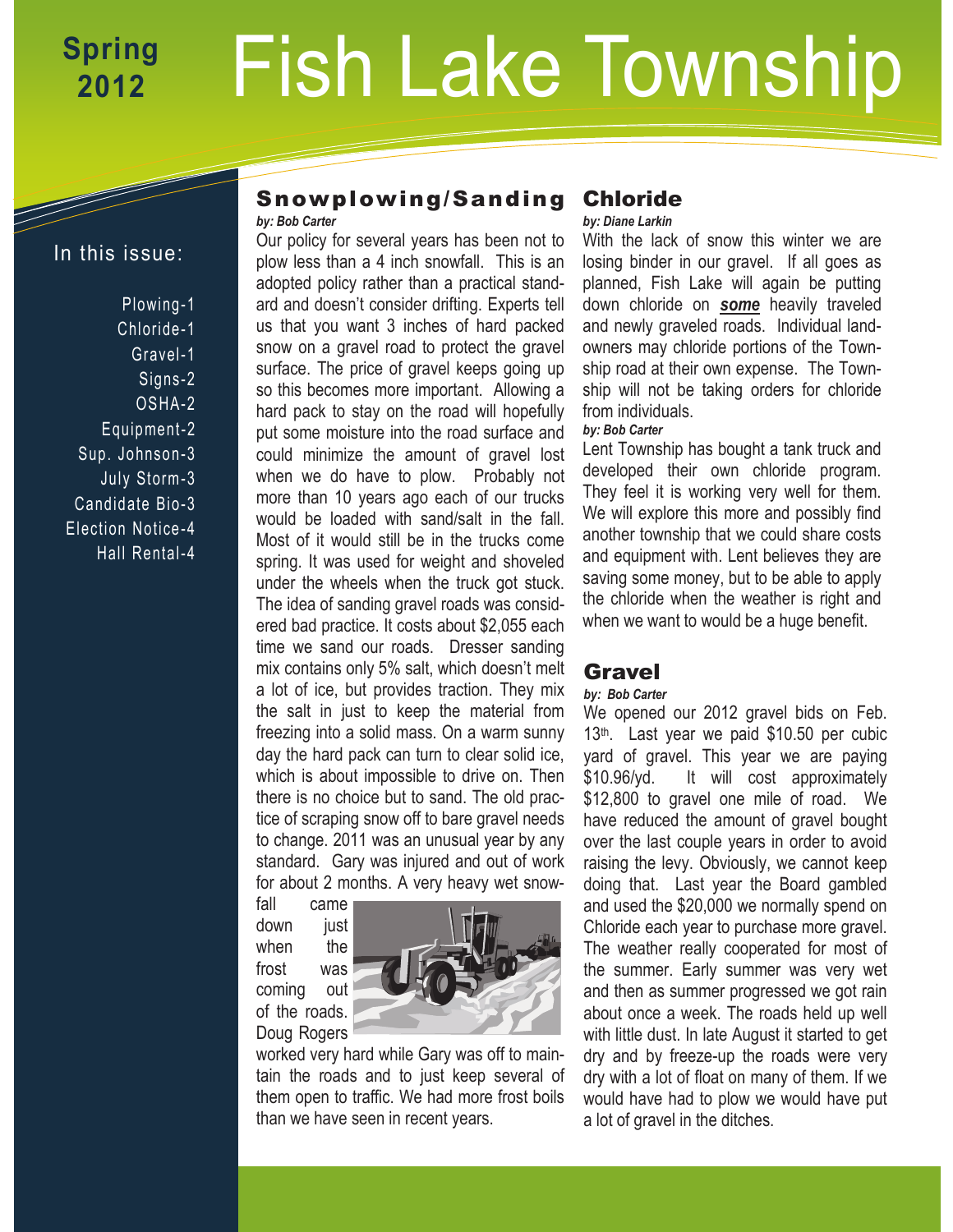Monthly meetings are held on the second Monday of each month.

Meetings start at 6 p.m. with scheduled agenda appearances beginning at 8 p.m.

We're on the Web! See us at www.fishlaketownship.com

### Sign Replacement *by: Diane Larkin*

While traveling around the countryside have you noticed how bright and reflective some of the signs are? This is the new normal. All street, directional and warning signs are to be replaced. There is also a provision for break-away posts holding these signs. Fish Lake has taken inventory of all signs and will be replacing signs and posts. This is an expensive endeavor as one sign currently costs upwards of \$75 a piece. Each street name sign consists of 4 individual signs! We are building this expense into the annual budget and will be working on this project for several years to come.

*by: Bob Carter*

During the late 1990's Federal Laws were enacted requiring all road signs to meet new retro-reflectivity standards. The first of several compliance deadlines was Jan. 22, 2012. If we have a sign that doesn't meet the requirements and someone has an accident nearby, the Township could be liable for any claims they might bring. Incidentally, these laws came about because the Country's population is aging and older folks apparently don't see as well at night. These laws include changing all street name signs to a bigger size also. Those signs alone will cost the Township a great deal of money. The only signs that are required are Bridge, Weight Limit and RR crossing signs. Under certain conditions Stop Signs are not even required. In order to minimize the impact of the changes the Board will look at not replacing a lot of existing signs. Our Clerk, Andrea, has set the Township up with the proper equipment and drove the roads locating our signs with a GPS position. This inventory is the first step in compliance and by doing it in-house we saved money. There are two bills in Congress that would either repeal the law or remove the deadlines. Obviously, in this economy, no one needs that financial burden. If they decide to stop the program we will have spent minimal funds and the inventory is still valuable.

#### OSHA Regulations *by: Bob Carter*

The Townships are hearing a lot from a company called SafeAssure. They sell a program that consists of inspecting our operation, including the office functions as OSHA would. They would tell us what needs to be done to meet OSHA' s safety laws. After that they periodically hold classes on safety issues that are pertinent to our operations. This means our maintenance people including all part timers, Clerk and Treasurer need to stay current with all the safety requirements of their particular position. The County was required by OSHA to put in eye wash stations, chemical showers, etc. etc. Serious money. OSHA has never toured our shop, some say they will give warnings, others say they will tag and shut down something they don't like. SafeAssure is talking about \$2000 the first year and then about \$1200 per year thereafter. The Township would still be responsible for all the additional record keeping. OSHA workplace safety requirements are basically laws with large liabilities for non -compliance. This is one more part of what will be a bigger problem that should be given some thought.

#### Twp. Equipment *by: Bob Carter*

It typically costs a township today at least \$34/hr to have one full time employee. Like your car our new road grader is so mechanically complex that it takes a highly trained person with a computer to do any repairs. The rims on our old JD loader are so bad it is a battle to keep air in the tires and we can't find replacements. Our tandem dump truck is adequate but has over 200,000 miles on it. This isn't a lot of miles for an over the road truck, but it is a lot for a plow truck. The Board and anyone interested, need to sit down and start thinking about how we want to operate in the next 5 years.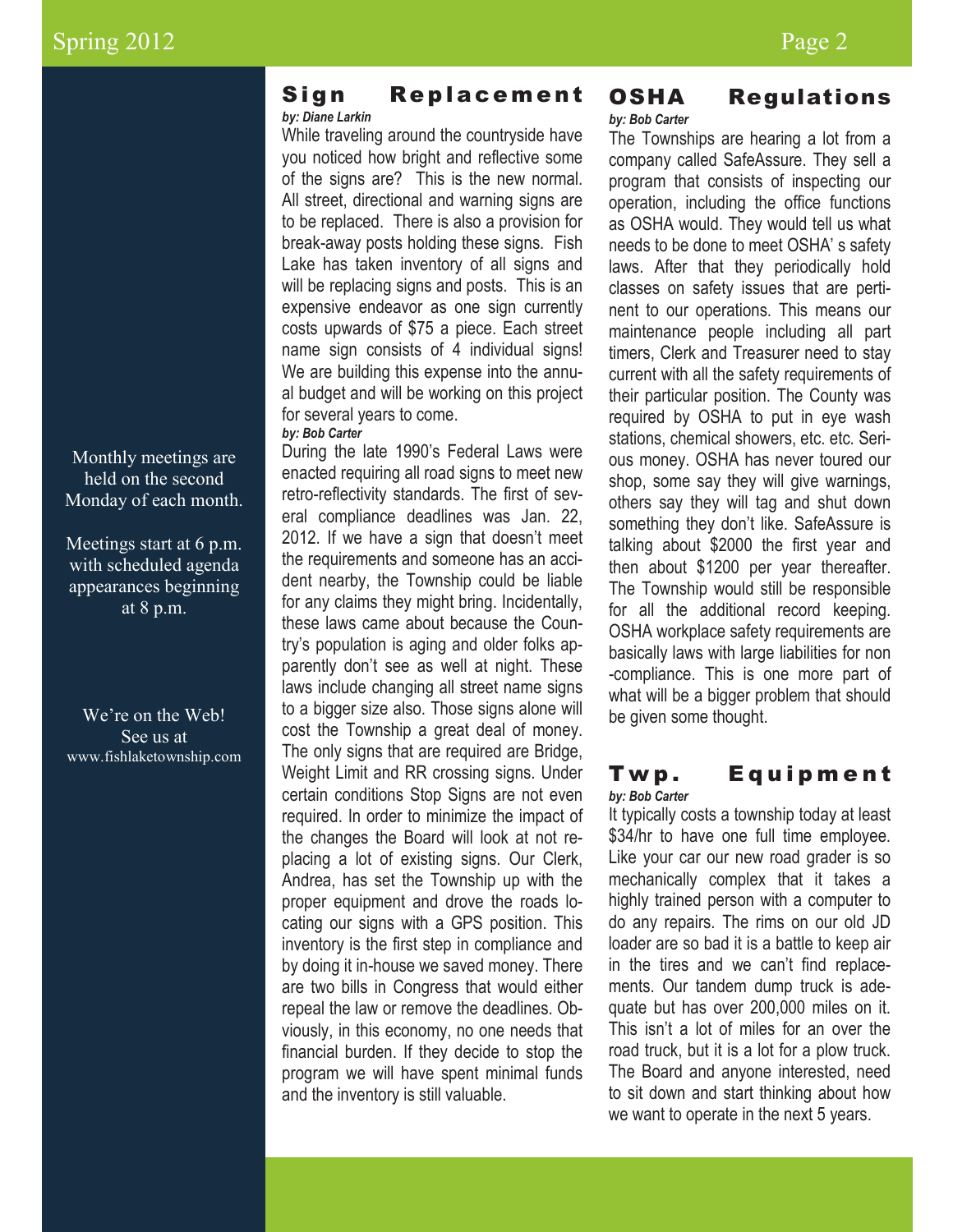## Spring 2012 Page 3

#### A note from Sup. Johnson

I would like to say thank you to everyone that supported me and voted me in. I would like to give everyone my first years update. One thing that I have been working on is trying to understand where our tax money goes when we give it to our fire departments. Now that I understand a little more about the budgeting process for us and the fire departments, I would like to help synchronize the departments and have the same formula for figuring out what we should pay. Last year I was involved in signing a 3 year contract with Cambridge Fire Department which gives us about a \$4000 per year savings. I would also like to share one more thing that can be kind of frustrating. There is this thing called an "Open Meeting Law". This law prevents us as Supervisors from meeting or calling each other and having a meeting without telling the public. This can really make things difficult when you are trying to make sound decisions. Since we normally only meet 1 time per month it could take a couple months to make a decision on something very simple. But those are the rules so we have to go by them. *Corey Johnson*

## July 1st Storm

#### *by: Bob Carter*

On July 1st we had a bad storm with very high winds. The storm appears to have been centered on Fish Lake Twp. Nessel Twp. paid out about \$1,000 and had everything cleaned up in 8 hours. North Branch Twp. had minimal damage as well. A second storm knocked down more trees that had been weakened from the first storm. After numerous meetings with FEMA and a lot of documentation they agreed to pay our claim for \$60,000. Haaven Tree Service had the initial low quote for tree removal and we continued with them. They did a very good job with the clean-up. Thanks to all our Residents for their patience, understanding and cooperation through that whole process.

## 2012 Candidate Bio's

The Township invited candidates for the upcoming election to write a short Bio for residents to be included in this newsletter. Following are their submissions.

## Diane Larkin — Candidate for Township Supervisor

Keeping the concerns of the residents of Fish Lake Township in mind and having a budget that reflects those concerns is my main goal. The Board is bombarded monthly with concepts which would raise property taxes. These ideas have to be looked at, while keeping the goals of the people in mind. If re-elected, I will continue to do this very thing.

### Elvin J. Norling-Candidate for Township Supervisor

I have been a resident of Fish Lake Township since 1949. My wife, Wendy, and I have been married for 34 years and I have 6 children. I have farmed in this township all of my life. On March 1, 2011, I retired from the MN Department of Agriculture where I spent 25 years working as a Dairy Inspector. Now that I am retired, I feel that I have time to dedicate to serving the township. have knowledge of roads, ditches and drainage and understand the importance of maintaining our roads and ditches to keep them in good condition and the ditches and right of way free of brush. I am running for Fish Lake Township Supervisor because I have a desire to serve the township by paying close attention to the budget and controlling costs while delivering the needed services. I feel that I relate well with people and have adequate knowledge of the workings of our local government.

## **Town Board**

Bob Carter bobcarter@fishlaketownship.com

Diane Larkin dianelakin@fishlaketownship.com

Corey Johnson coreyjohnson@fishlaketownship.com

### **Treasurer**

Sharon McAndrew

**Clerk**

Andrea Nekowitsch clerk@fishlaketownship.com

#### **Employees**

Gary Guse-Grader Operator Doug Rogers-Part Time Pat Devine-Hall/Grounds

**Fish Lake Township 2170 Brunswick Road Harris, MN 55032**

> **Phone 651-674-7709**